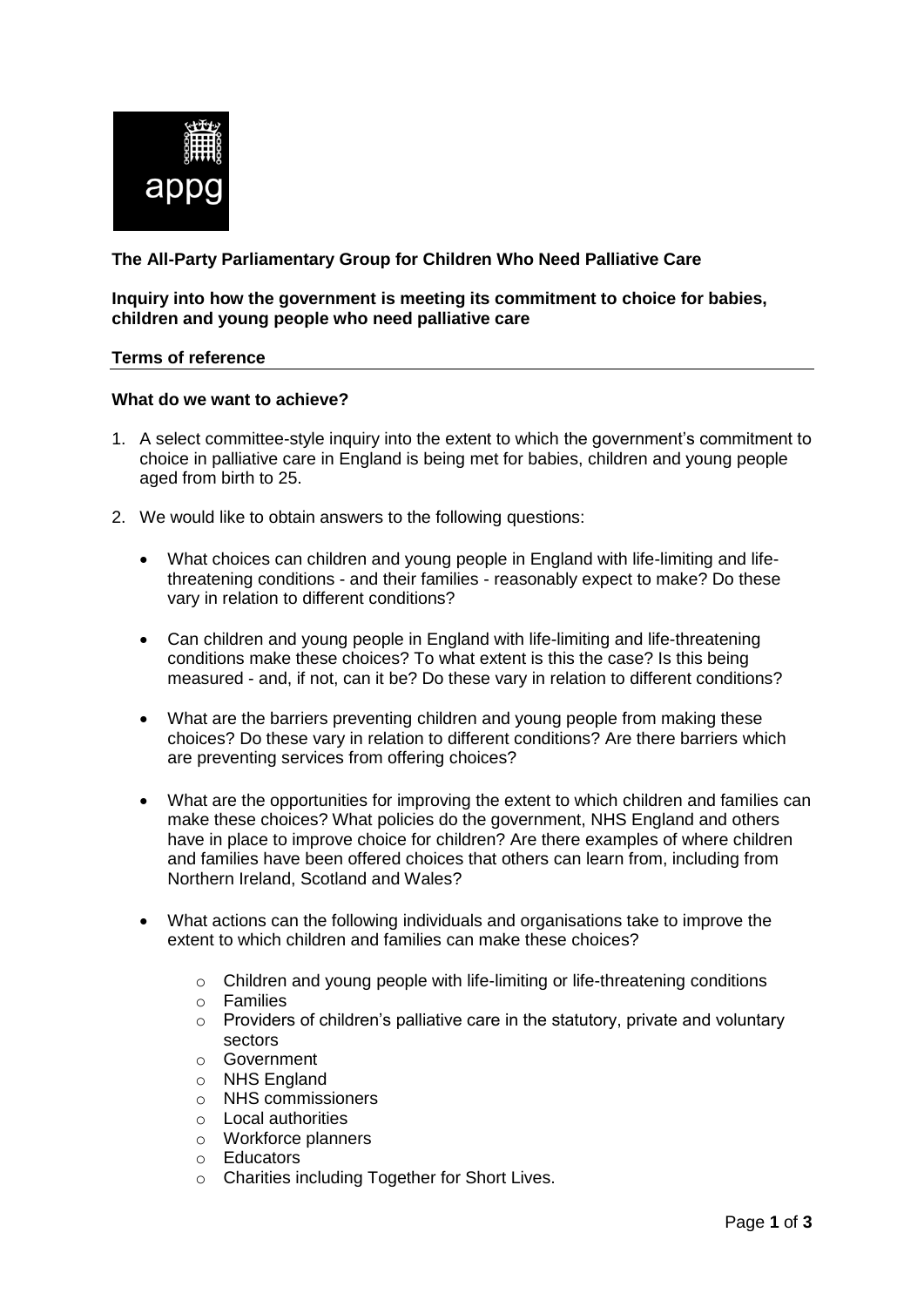3. We would like all of the above individuals, organisations and groups to submit written evidence to the inquiry.

## **What we are seeking**

- 4. Written evidence which answers the above questions from:
	- the public
	- MPs and peers
	- relevant select committees
	- other relevant APPGs
	- think tanks
	- UK-wide charities including those working in the palliative care and disabled children's sectors
	- the National Institute for Health and Care Excellence (NICE).
- 5. Oral evidence provided across four two-hour sessions in February and March 2018 to APPG members and an expert advisory committee.
	- **Session one:** young people and families:
	- **Session two:** children's palliative care providers: individuals and organisations (including children's hospice services and other charities)
	- **Session three:** commissioners (statutory planners and funders) of children's palliative care
	- **Session four:** government departments, NHS England and NICE.
	- **Session five:** the children's palliative care workforce.

#### **The outputs we will produce**

- 6. A report of the inquiry which includes:
	- The findings from the inquiry
	- A series of recommendations for the individuals, groups and organisations listed in paragraph 2.
	- The written evidence we receive as part of the inquiry.
	- Transcriptions of the oral evidence received.
- 7. We will conduct a short audit of the extent to which the inquiry's recommendations have been implemented one year after they are published.

#### **Terms of reference for our expert advisory group**

- 8. The inquiry will be supported by a group of individuals which will provide expert advice to the APPG and Together for Short Lives.
- 9. The group will ideally comprise the following:
	- I. A young person with a life-limiting condition
	- II. A parent carer of a child or young people with a life-limiting or life-threatening condition
	- III. A medic
	- IV. A children's palliative care nurse working in the statutory sector
	- V. A children's palliative care nurse working in the voluntary sector